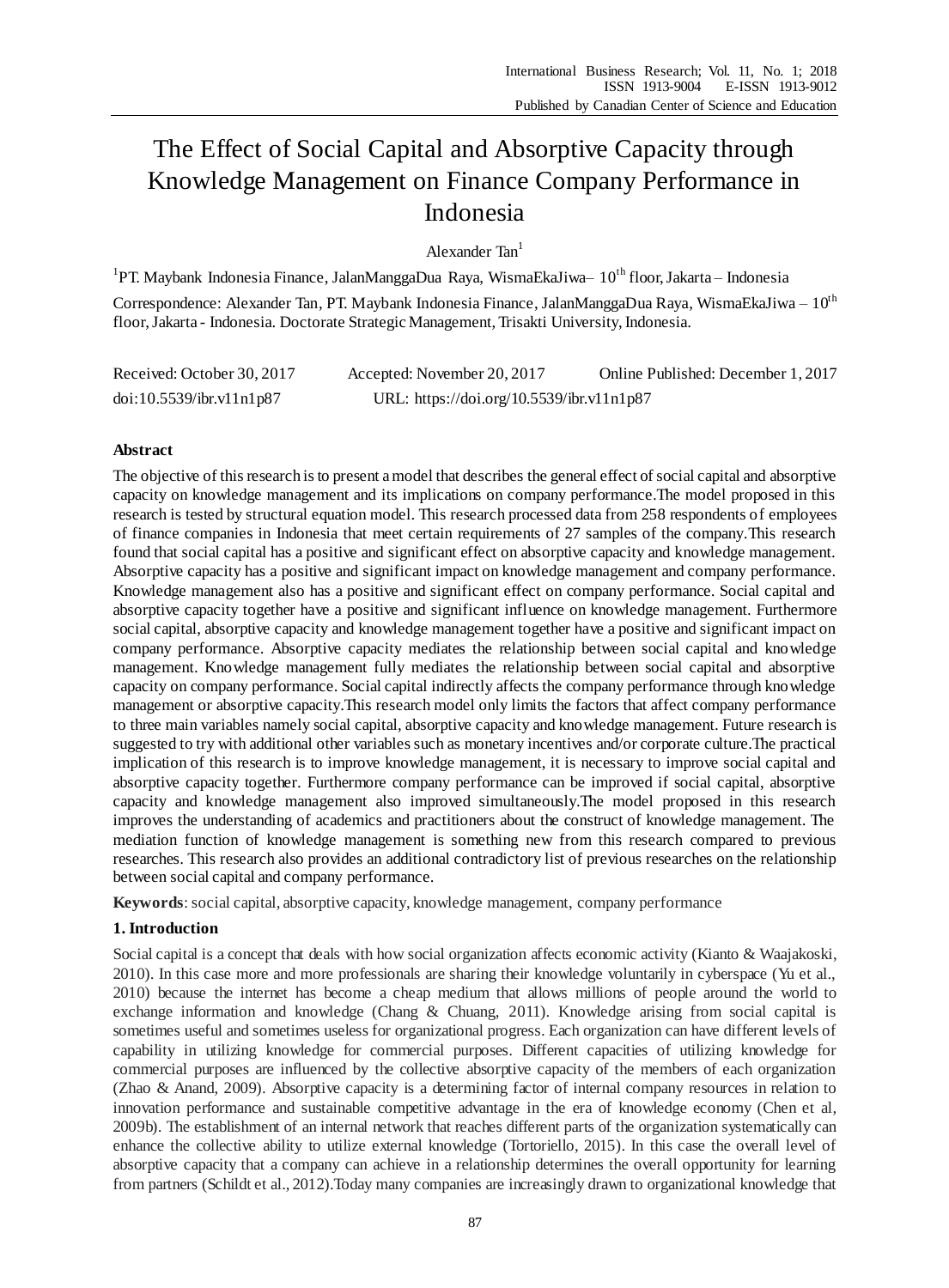reflects them entering an era of knowledge economy where companies need to understand the dynamics of knowledge better (Roussel & Deltour, 2012). Knowledge that arises in dealing with other companies is an addition to the company's resources. A growing belief has emerged that managing knowledge effectively can improve performance (Wang et al., 2009). Academics and practitioners often emphasize the importance of knowledge as an organizational resource and the important consequences for managing that knowledge (Hooff & Huysman, 2009).Knowledge is the company's most valuable intangible asset because it involves routine and creative ways of doing work (Zin Aris, 2013). Competing companies based on knowledge are faced with a dilemma because organizational assets are held in the minds of individuals (Chen et al., 2009a). Knowledge assets are based on the experience and expertise of individuals working in the company so the company must provide the right structure to form knowledge into competence (Monavvarian & Amini, 2009). Therefore financial institutions should recognize the importance of systematic knowledge management (Chatzoglou & Vraimaki, 2009).. Risks managed by a financial services company based on portfolio data owned. The management of this portfolio data is made based on the accumulation of past information that forms a certain knowledge. It can therefore be said that risk management in financial services firms is actually knowledge management because effective knowledge management in financial services firms is key in managing risk (Marshall et al., 1996). Knowledge management of consumers also has a positive impact both on the speed and quality of innovation including the operational and financial performance of banking companies (Taherpavar et al., 2014). Thus managers should focus on knowledge management by considering knowledge management as an ability that can help companies maximize value creation for consumers (Landroguez& Ruiz, 2016). The link between human resource management and knowledge management can also be seen from the strategic practice of human resources. The strategic practice of human resources affects the capacity of knowledge management. Furthermore, knowledge management capacity also influences the performance of innovation side. So it can be said that knowledge management capacity mediates the strategic practice of human resources with innovation performance (Chen & Huang, 2009). The interactive learning process is not the only issue in knowledge management. There is another issue that is also important that concerns the culture of knowledge sharing. In this case the employee must evolve from the information user to the user and the knowledge giver (Carmona-Lavado et al., 2010). The employee turnover rate at the finance company refers to a survey conducted by the human resources consultant company Mercer is the highest compared to other industries as can be seen in the following table:

| Industry                  | 2015  | 2016H1 |
|---------------------------|-------|--------|
| All Industries            | 9,1%  | 4,0%   |
| <b>Financial Services</b> | 12,5% | 6,3%   |
| Life Sciences             | 12,1% | 5,5%   |
| <b>Consumer Goods</b>     | 9,5%  | 4,2%   |
| High Tech                 | 7,8%  |        |
| Chemical                  | 6,8%  | 3,0%   |
| Automotive                | 6,7%  | 2,9%   |
| <b>Mining Services</b>    | 4,9%  | 1,3%   |
| Mining                    | 3,8%  | 2,2%   |

Table 1. Voluntary Employee Turnover Rate

Source: Mercer Indonesia, 2016

The table above shows that in 2015 the rate of employee voluntary turnover in the financial services industry reached 12.5%. The latest data in the first half of 2016 reached 6.3% which annualized to 12.6%. This figure is the highest compared with other industries and also to the total industry.This high number causes a person's tacit knowledge to be lost from the company as the employee leaves the company if the finance company does not run the knowledge management. Going employees will reduce the precious human capital of the abandoned company. Human capital becomes extremely valuable for the unique rare abilities possessed by individuals especially for high skill levels (Coff&Kryscynski, 2011). Social capital as previously described may lead to a stream of new knowledge into the company. The new flow of knowledge from external entry into the organization will also be directly related to absorptive capacity (Kostopoulos et al., 2011). In this case the absorptive capacity is related to the exploration of external knowledge (Lichtenthaler&Lichtenthaler, 2009). Firms with better absorptive capacity have the potential to have access to the knowledge of other companies that will enhance the company's competitive advantage (Chuang et al., 2016). In addition, this study also limits the company's performance variable to the performance of finance companies in Indonesia.Based on the previous description then in this study can formulated the problem as follows: (1). Is there any effect of social capital on knowledge management of finance companies in Indonesia?; (2). Is there any effect of absorptive capacity on the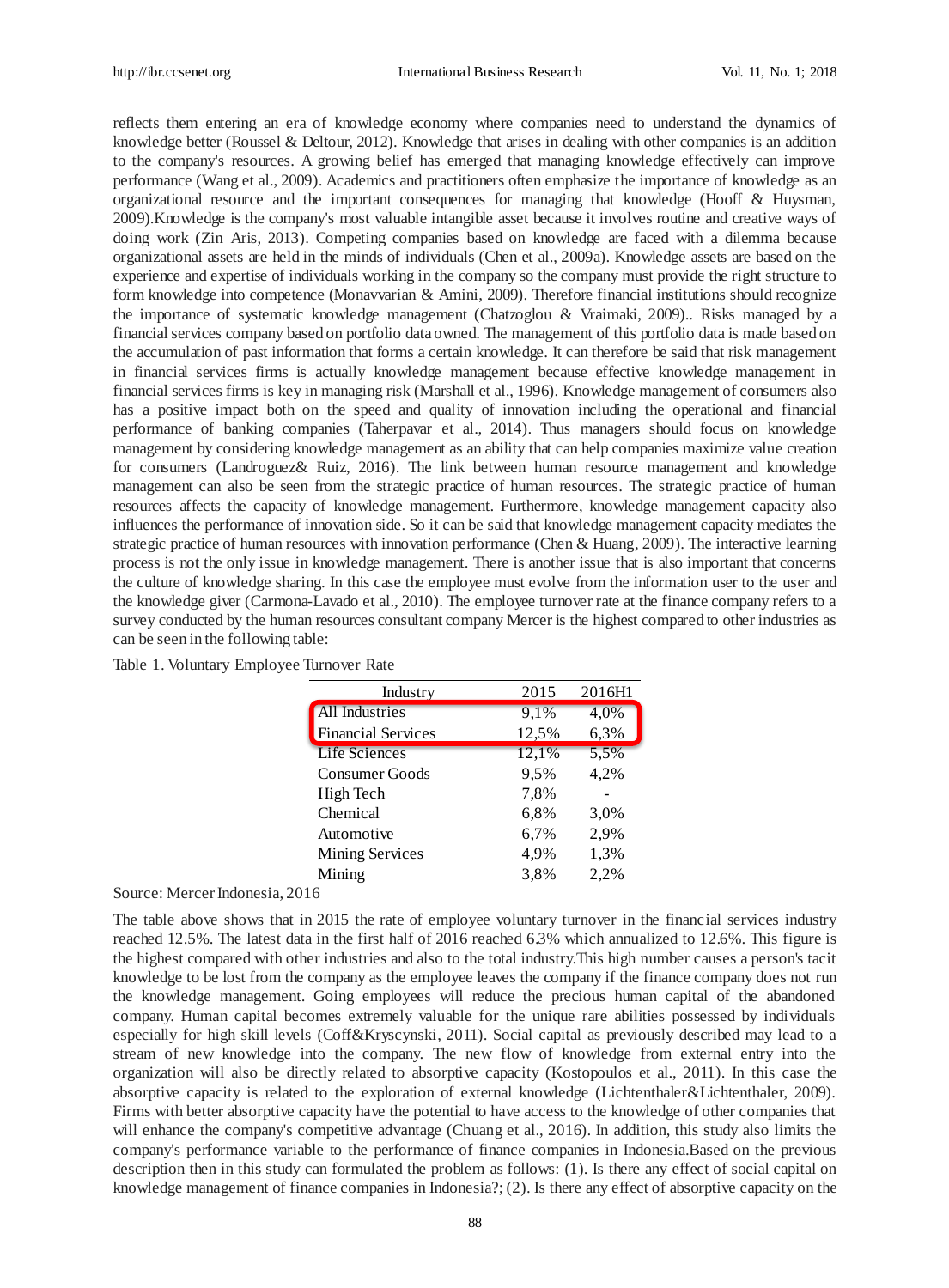knowledge management of finance companies in Indonesia?; (3). Is there any effect of social capital on absorptive capacity of finance companies in Indonesia?; (4). Is there any effect of social capital and absorptive capacity jointly to knowledge management of finance companies in Indonesia?; (5). Is there any effect of social capital on the performance of finance companies in Indonesia?; (6). Is there any effect of absorptive capacity on the performance of finance companies in Indonesia?; (7). Is there any effect of knowledge management on the performance of finance companies in Indonesia?; (8). Is there any effect of social capital, absorptive capacity and knowledge management simultaneously on the performance of finance companies in Indonesia?

# **2. Literature Review**

## *2.1 Competitive Advantage Theory*

This study refers to the theory of competitive advantage of strategic management. Strategic management began to develop as a discipline itself in the era of the 1980s. Strategic management arises to answer the company's need for competitive advantage in order to produce better corporate performance. There are two main streams in strategic management of the competitiveness of firms that refer to two different approaches (Dustin et al., 2014).Dustin et al. (2014) further explains both approaches as follows: (1). The first approach sees the competitive advantage of the structural approach; (2). The second approach sees the competitive advantage of a resource-based view (RBV) approach. This study refers to the second approach of competitive advantage that is based on RBV. The research model based on RBV is basically mostly inspired by Penrose's thought (Wernerfelt, 1984).

#### *2.2 Knowledge Management*

KBV derived from RBV focuses on the value of intangible assets and states that knowledge is vital to a company's long-term success (Kiessling et al., 2009). KBV is the theoretical foundation that emerges in management studies where to achieve superior and sustainable performance, companies must have the capability in new knowledge development processes that generate significant and meaningful impacts on their markets (Bogner & Bansal, 2007).The KBV approach views the company as an institution that integrates the specialized knowledge of individuals within the company to produce goods and services through coordination by the management of the company (Grant, 1996). A similar view is also expressed by Kogut & Zander (1996) which states that the company is an organization representing social knowledge about coordination and learning. The purpose of company managers based on KBV is to maintain above-normal earnings by continuously acquiring new knowledge or solutions that form a unique combination of existing knowledge (Nickerson & Zenger, 2004).Continuous excellence requires more than just the ownership of a tough asset (knowledge) but also requires unique and difficult to replicate dynamic capabilities (Teece, 2007). Augier & Teece (2009) defines dynamic capabilities as the ability to sense, exploit new opportunities, reconfigure and protect knowledge assets, competencies and complementary assets in order to achieve sustainable competitive advantage. The process of protecting knowledge assets includes knowledge management which includes learning elements, knowledge transfer, expert integration, expert achievement and intellectual property protection (Teece, 2007). In an economy where the only certainty is uncertainty, the source of lasting competitive advantage is knowledge (Nonaka, 2007). Knowledge as one of the company's resources can be a source of competitive advantage when the company has certain characteristics. Continuous competitive advantage can be obtained when a company has resources with the following characteristics (Barney, 1991): (1). Valuable, resources are valuable if they enable the company to implement strategies that can improve effectiveness and efficiency; (2). Rare, resources are called scarce if the number of companies that own those resources is less than the number of companies required to create perfect competition within an industry; (3). Inimitable, valuable and scarce resources can only be a source of sustained competitive advantage if companies that do not have these resources can not get them whichmeans that resources are difficult to replicate; (4). Not subtitutable, resources that are hard to replace are resources that do not have an equivalent substitute.There are many definitions of knowledge management put forward by experts. The proposed definition is mostly vague and has a double understanding because the word knowledge gives different meanings to different people as well as many different kinds of knowledge that need to be managed differently (Hlupic et al., 2002). Nevertheless, there will be some definitions of knowledge management according to different scholars with a view to understanding the dimensions of knowledge management.A fairly simple definition of knowledge management is an activity related to strategies and tactics for managing human-centered assets such as competence, expertise, education, learning experiences and the like (Brooking, 1997). Some other experts put forward the view of the importance of information technology in knowledge management. Successful knowledge management projects are closely linked to the use of information and communication technology (Andreeva & Kianto, 2012). Hlupic et al. (2002) mentions this as an emphasis on the aspect of information technology (hard issue).. This definition is interesting because it does not mention information technology explicitly but rather emphasizes the worker's knowledge capacity to interpret and add to the notion of information (Hlupic et al., 2002).Gurteen (1998) provides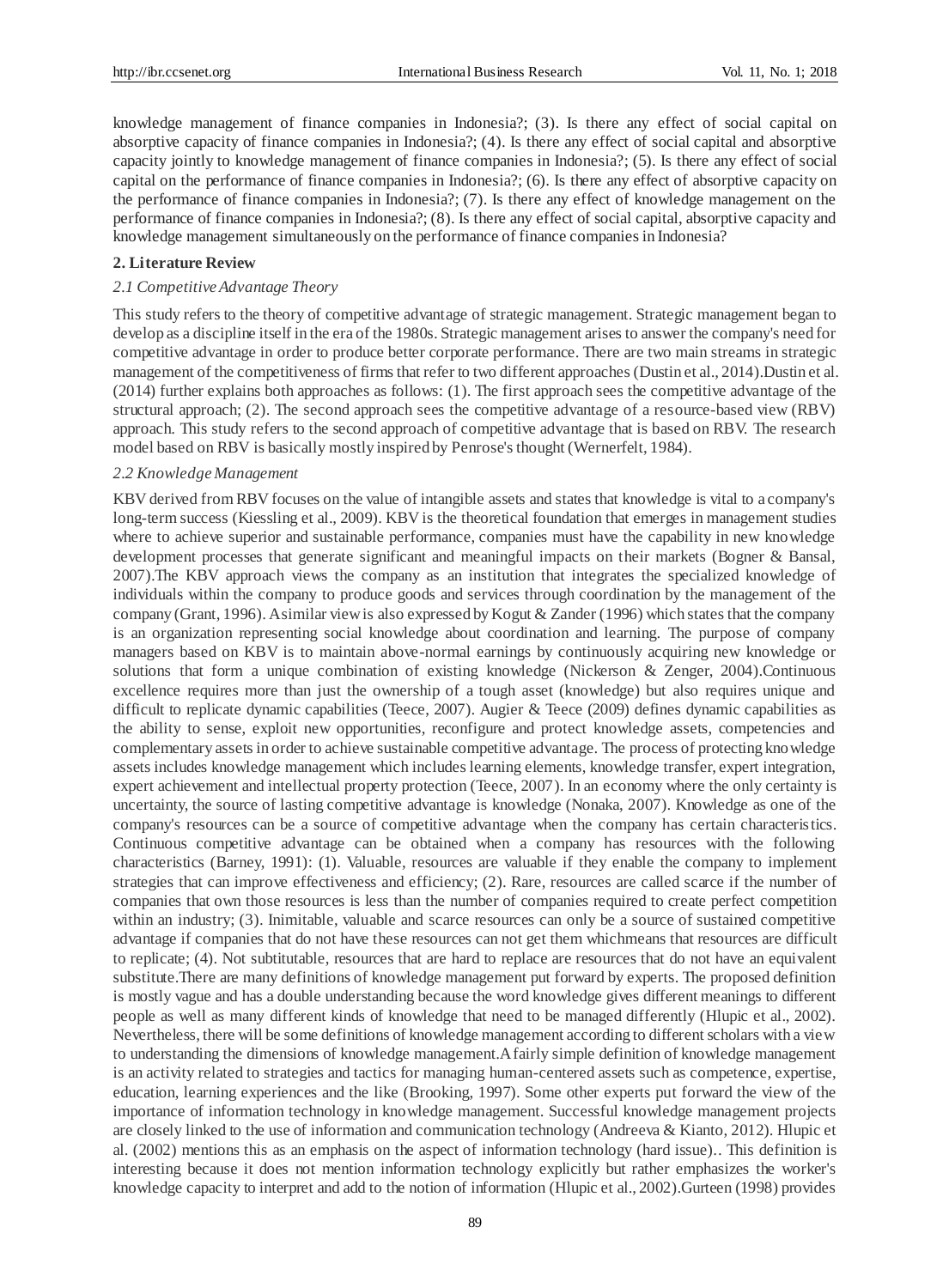a comprehensive definition of knowledge management (DeTienne& Jackson, 2001). Knowledge management is a growing set of organizational design and operational principles, processes, organizational structures, applications and technologies that help knowledgeworkers enhance their creativity and ability to deliver business value dramatically (Gurteen, 1998). In the definition according to Gurteen it appears that there is a wider scope of knowledge management dimension that includes organization, human resources and technology.

# *2.3 Social Capital*

The concept of social capital has grown in popularity over a wide range of social sciences and other related fields (Adler & Kwon, 2002). The concept of social capital continues to evolve over time as expressed by many experts and researchers including in the field of management.The concept of social capital in management is much related to the network of relationships that are formed over time among individuals (Nahapiet & Ghoshal, 1998; Tsai & Ghoshal, 1998; Adler & Kwon, 2002). The definition of Fukuyama emphasizes the internal bonding aspects of social capital (Adler & Kwon, 2002).Nahapiet & Ghoshal provide a definition of social capital that combines external and internal ties (Adler & Kwon, 2002). Social capital is the sum of the potential and actual resources inherent, available and emerging from the network of relationships owned by individuals or social units (Nahapiet & Ghoshal, 1998). The definition provides a neutral understanding of the internal / external dimensions because internal or external sense depends on the point of view of the relationship and the unit of analysis (Adler & Kwon, 2002).Social capital refers to resources derived from social relations (Payne et al., 2011). The benefits of a relationship can also be as important or more important in a business to business relationship (b to b) as compared to relationships among individuals (Kelly & Scott, 2011). The benefits of the relationship formed in business to business (b to b) through the element of trust will produce the following (Kelly & Scott, 2011): (1). Satisfaction; (2). Absence of conflict; (3). Instrumental commitment; (4). Affective commitment; (5). Normative commitment. The concept of social capital has several dimensions. The dimensions of social capital that are widely used in research are those proposed by Nahapiet&Ghoshal. Social capital has the following dimensions(Nahapiet&Ghoshal, 1998): (1). Structural dimension; (2). Cognitive dimension; (3). Relational dimension. The structural dimension refers to the overall pattern of relationships among principals consisting of (Nahapiet&Ghoshal, 1998): (a). Network ties; (b). Network configuration; (c). Appropriable organization. The cognitive dimension refers to resources that provide representation, interpretation and sharing systems consisting of (Nahapiet&Ghoshal, 1998): (a). Shared codes and language; (b). Shared narratives. Relational dimension refers to assets created and developed through relationships consisting of (Nahapiet&Ghoshal, 1998): (a). Trust; (b). Norms; (c). Obligations; (d). Identification.

#### *2.4 Absorptive Capacity*

The concept of absorptive capacity has resonated in various organizational theories since the first time this theory emerged (Volberda et al, 2010). The absorptive capacity constructs can be divided into two components: internal and external absorptive capacity (Lewin et al, 2011).Absorptive capacity depends on previous knowledge and knowledge sources (Todorova & Durisin, 2007). Companies need to identify the most promising source of external knowledge and harmonize their corresponding absorptive capacity (Grimpe & Sofka, 2009). Absorptive capacity refers to a firm's ability to recognize, assimilate and apply new values of external knowledge for commercial purposes (Flatten et al, 2011). This definition implies that certain conditions for successful absorption of knowledge are the structures and mechanisms of enterprises created to make knowledge circulate beyond internal and external boundaries (Aribi & Dupouet, 2015). From this definition it can be seen that the absorptive capacity has the following dimensions: (1). Knowledge recognition (2). Knowledge assimilation (3). Knowledge application. Cohen & Levinthal (1994) suggested that absorptive capacity has certain functions and characteristics. The function of absorption capacity is as follows: (1). Absorptive capacity allows companies to understand and utilize new advances in a particular area of knowledge; (2). Absorptive capacity enables companies to better evaluate the meaning of current technological developments and more accurately predict the types of technological advances in the future as well as applications for commercial purposes.Accumulation of knowledge is a critical characteristic of absorptive capacity which has the following components: (1). The way a company or individual learns are specifically formed based on what has been learned before; (2). The formation of knowledge accumulation will be more efficient in the coming periods.Gold et al. (2001) provides another term of absorptive capacity as process capability. This redefinition does not change the content of the existing absorptive capacity dimensions as follows: (1). Knowledge acquisition; (2). Knowledge assimilation; (3). Knowledge transformation; (4). Knowledge exploitation. These four dimensions can be divided into potential absorptive capacity and realized absorptive capacity. Potential absorptive capacity includes the first two dimensions of acquisition and assimilation of knowledge. The realized absorptive capacity includes the last two dimensions of transformation and exploitation of knowledge. (Zahra & George, 2002).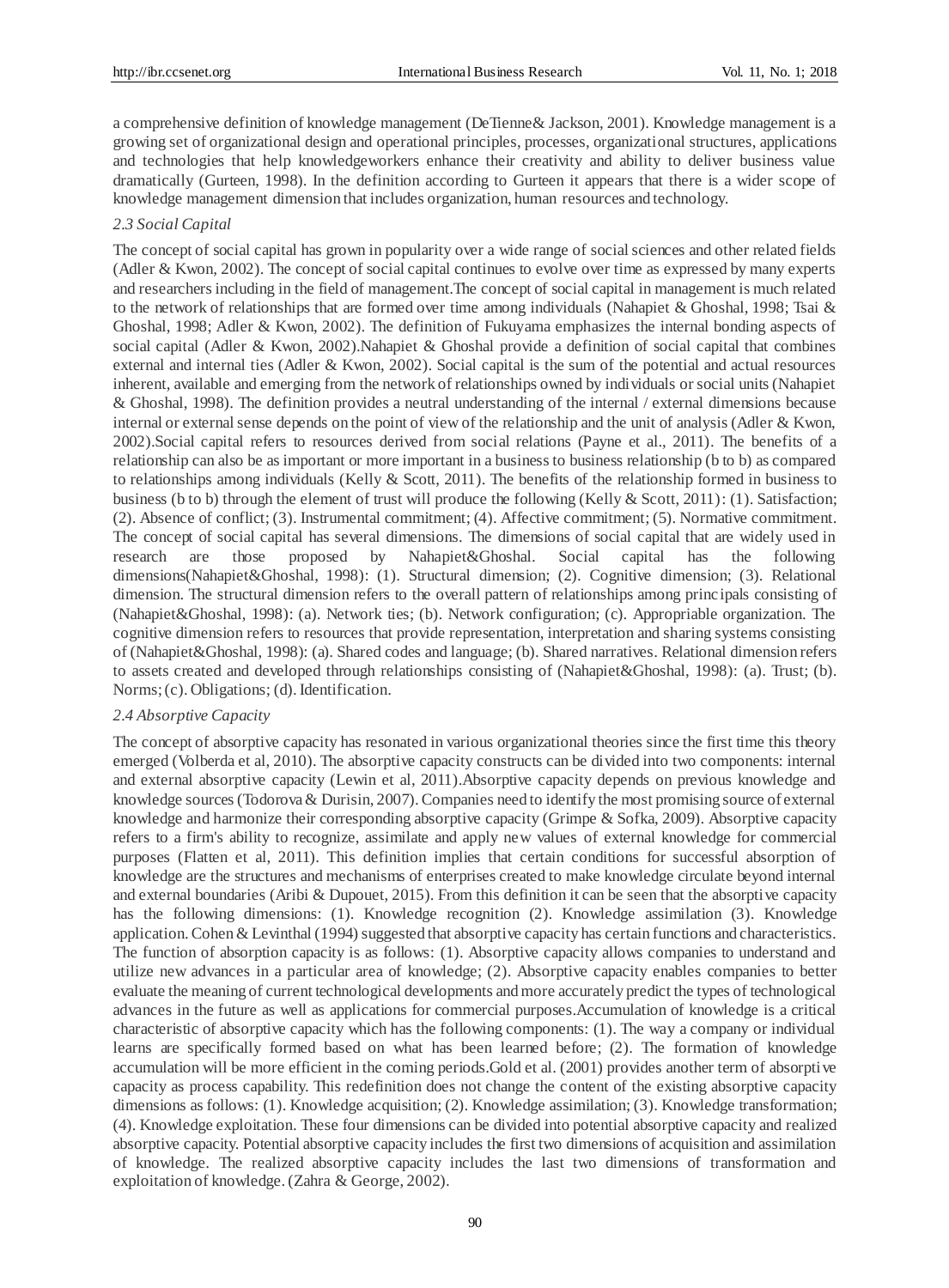# *2.5 Company Performance*

Performance is the end result of activities that include the actual results of strategic management processes (Agha et al., 2012). Performance is one of the most important constructs in management research (Richard et al., 2009). The relationship between strategic resources and firm performance can be difficult to measure because of the diversity of performance measures and the lack of a definite definition of performance constructs (Crook et al., 2008).Mitchell et al. (1997) proposed the concept of corporate performance based on the point of view of stakeholders' satisfaction. They show that investors, customers, employees, community and government are the stakeholders that the company must manage. The proposed concept is the development of Freeman's thinking on stakeholder theory that offers a number of signals of answers to questions about stakeholder identification (Mitchell et al., 1997).Good financial performance is a way to satisfy investors (Chakravarthy, 1986) and can be measured from profitability, growth rates and market value (Venkatraman & Ramanujam, 1986; Cho & Pucik, 2005). Furthermore Cho & Pucik (2005) also states that profitability and growth have a mediating effect on market value. From this explanation it can be seen that company performance from financial dimension has three indicator that is profitability, growth rate and market value.Other stakeholders want a company that can perform well from the operational side (Venkatraman & Ramanujam, 1986). Customers want companies that can provide goods and services that meet their expectations (Fornell et al., 1996). In this case the customer needs to get satisfaction from goods and services produced by the company. Therefore, customer satisfaction is one of the important indicators of the company's operational performance dimension.Satisfied customers need to be served by satisfied employees as well. Employee satisfaction will result in satisfied customers as well (Jeon & Choi, 2012). Employee satisfaction in generating customer satisfaction can be predicted from employee turnover level. This is evidenced by the test of various employee turnover indicators indicating that certain indicators are as effective as assessing employee satisfaction in predicting customer satisfaction (Hurley & Estelami, 2007). Thus the level of employee satisfaction is one important indicator of the operational dimensions of corporate performance.Good social and environmental performance can satisfy the community (Chakravarthy, 1986) and government (Waddock & Graves, 1997). The satisfaction of these stakeholders can be fostered through initiatives such as the practice of saving the environment, improving product safety, employing minority groups and building social projects (Johnson & Greening, 1999). Based on this explanation, social performance and environmental performance are also important indicators of the

# **3. Hypotheses Development and Research Model**

Bharati et al. (2015) conducted research on the influence of social capital on knowledge management practices. In this study social capital is seen from the structural, cognitive and relational dimensions. The study was conducted by taking 283 final samples of which mostly professionals in the information technology industry in the United States. The results show about a positive relationship between social capital and knowledge management practices.Monavvarian et al. (2013) also conducts research on the influence of social capital on knowledge management practices. The study was conducted by taking 273 samples from 950 population of National Iran Oil Product Distribution Co. way.Based on this explanation, the first hypothesis can be constructed as follows:

# *Hypothesis 1: There is an effect of social capital on knowledge management of finance companies in Indonesia.*

Preece (2015) investigated the effect of absorptive capacity from new knowledge acquisition dimensions, assimilation of new knowledge, transformation of new knowledge and exploitation of new knowledge to effective knowledge management. The research was conducted quantitatively using structural equation model. The study took 549 samples of managers and employees from 35 nursing homes in Australia.The results show that absorptive capacity has an influence on knowledge management. Of the four dimensions of absorptive capacity under study there is one dimension that has no effect on effective knowledge management. An unaffected dimension is the acquisition of new knowledge. This shows that although the company successfully acquired new knowledge does not guarantee success over knowledge management practices.Based on this explanation, the second hypothesis can be constructed as follows:

# *Hypothesis 2: There is an effect of absorptive capacity on knowledge management of finance companies in Indonesia.*

Aribi&Dupouet (2015) undertook research on the role of social and organizational capital towards firm absorptive capacity. The study was conducted in order to gain a better understanding of how companies actually combine social and organizational capital to maintain absorptive capacity (Aribi&Dupouet, 2015). Companies should prepare different combinations of social and organizational capital depending on the amount of innovation needed.The research was conducted qualitatively on 23 people from 3 companies with different industries in France. The research conducted shows that social capital is one of the variables that affect the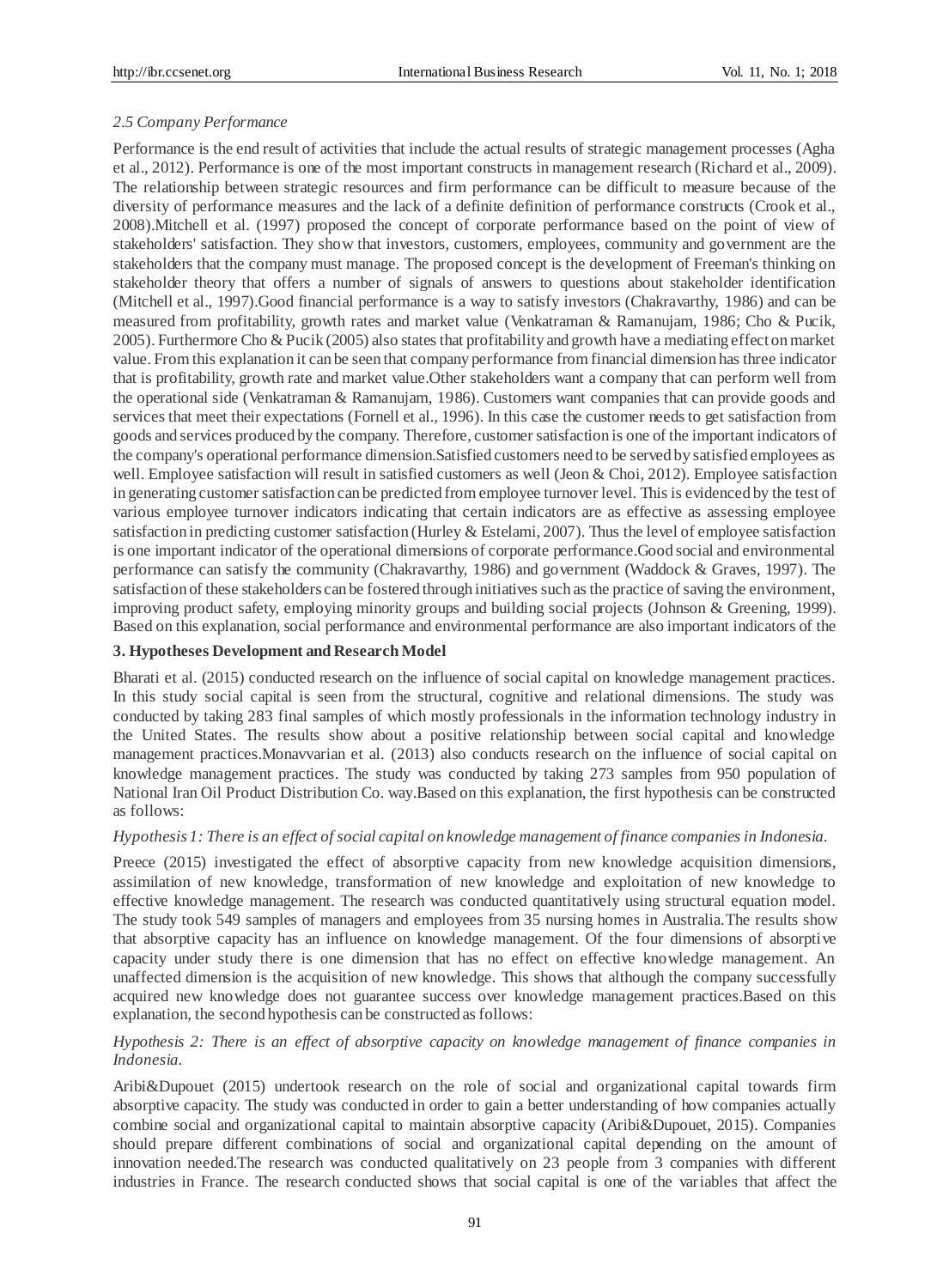absorptive capacity of the company. It is very viscous to look for innovation something new for the company. The results of this study strengthen the results of research Hughes et al. (2014) which shows that social capital through network intensity dimension has a positive effect on company absorptive capacity.Chuang et al. (2016) conducted a study of 358 manufacturing companies located in industrial estates in Taiwan. Research conducted using social capital variables, absorptive capacity, collective learning and company performance in terms of competitive advantage. One result shows that social capital has a positive effect on absorptive capacity.Based on this explanation, the third hypothesis can be constructed as follows:

#### *Hypothesis 3: There is an effect of social capital on the absorptive capacity of finance companies in Indonesia.*

From the previous explanation it appears that there are two exogenous variables associated with knowledge management. These variables are social capital and absorptive capacity. Thus can be built advanced hypothesis to see the effect of these variables simultaneously to knowledge management. In this case can be made the fourth hypothesis as follows:

# *Hypothesis 4: There is an effect of social capital and absorptive capacity collectively on the knowledge management of finance companies in Indonesia.*

Felicio et al. (2014) examines the relationship between human capital, social capital and organizational performance. The study was conducted on 199 samples from the population of small and medium enterprises in Portugal with a structural equation modelling. This study found that human capital directly affect the performance of the organization. Human capital also directly affects social capital. However, social capital has no direct influence on organizational performance. The results of this study are reinforced by research conducted by Chuang et al. (2016) which states that social capital has no direct effect on performance in terms of competitive advantage.The results of research indicating that social capital has no direct effect on organizational performance is different from the results of previous research. Zhang & Fung (2006) conducted research on private companies from various industries in China. Their research shows that short-term social capital affects the company's performance. This study strengthens research conducted by Moran (2005) which shows that social capital affects performance.Acquaah (2007) also found the same thing about the effect of social capital on performance. The results of the research show that social capital affect the performance. It's just that the level of positive effect generated by social capital on performance can vary depending on the strategic orientation undertaken by each company.Based on this explanation we can build the fifth hypothesis as follows:

#### *Hypothesis 5: There is an effect of social capital on the performance of finance companies in Indonesia.*

Hughes et al. (2014) conducted research on the relationship between social capital, network-based learning, absorptive capacity and firm performance. Research is built on the concept that companies need to learn to gain new knowledge to support performance. The learning process is built into a social network. The effect of learning outcomes on company performance is sometimes mediated by the company's absorptive capacity.The study was conducted on 211 samples of the UK-based population of companies with structural equation models. The results showed that social capital through network intensity dimension has a positive effect on absorptive capacity as described in the previous description. In addition, absorptive capacity also directly affects the company's performance.Kostopoulos et al. (2011) also conducts research on the relationship between absorptive capacity and firm performance. The study was conducted using external knowledge flow variables, absorptive capacity, firm performance from innovation and finance side. The study was conducted on 461 manufacturing and service companies in Greece. One of the research results shows that absorptive capacity has an effect on company performance from innovation side and also indirectly affect to financial performance.The results of Hughes et al. (2014) and Kostopoulos et al. (2011) is also strengthened by the results of Chuang et al. (2016) research. The research was conducted by using social capital variable, absorptive capacity, collective learning and company performance in terms of competitive advantage. One of the research results is the absorptive capacity effect on company performance in terms of competitive advantage.Based on this explanation, the sixth hypothesis can be constructed as follows:

#### *Hypothesis 6: There is an effect of absorptive capacity on the performance of finance companies in Indonesia.*

The study was conducted on 234 companies from three countries namely Finland, Russia and China using structural equation model. The results of this study also reinforce the theory that argues about the importance of knowledge management to the success of the company's performance.Andreeva&Kianto (2012) research shows the relationship between knowledge management and company performance. In this case, knowledge management is seen from the dimension of information & communication technology and human resource management. Furthermore, company performance is measured from the financial and competitive advantage dimensions.Kiessling et al. (2009) conducted a study of the relationship between knowledge management and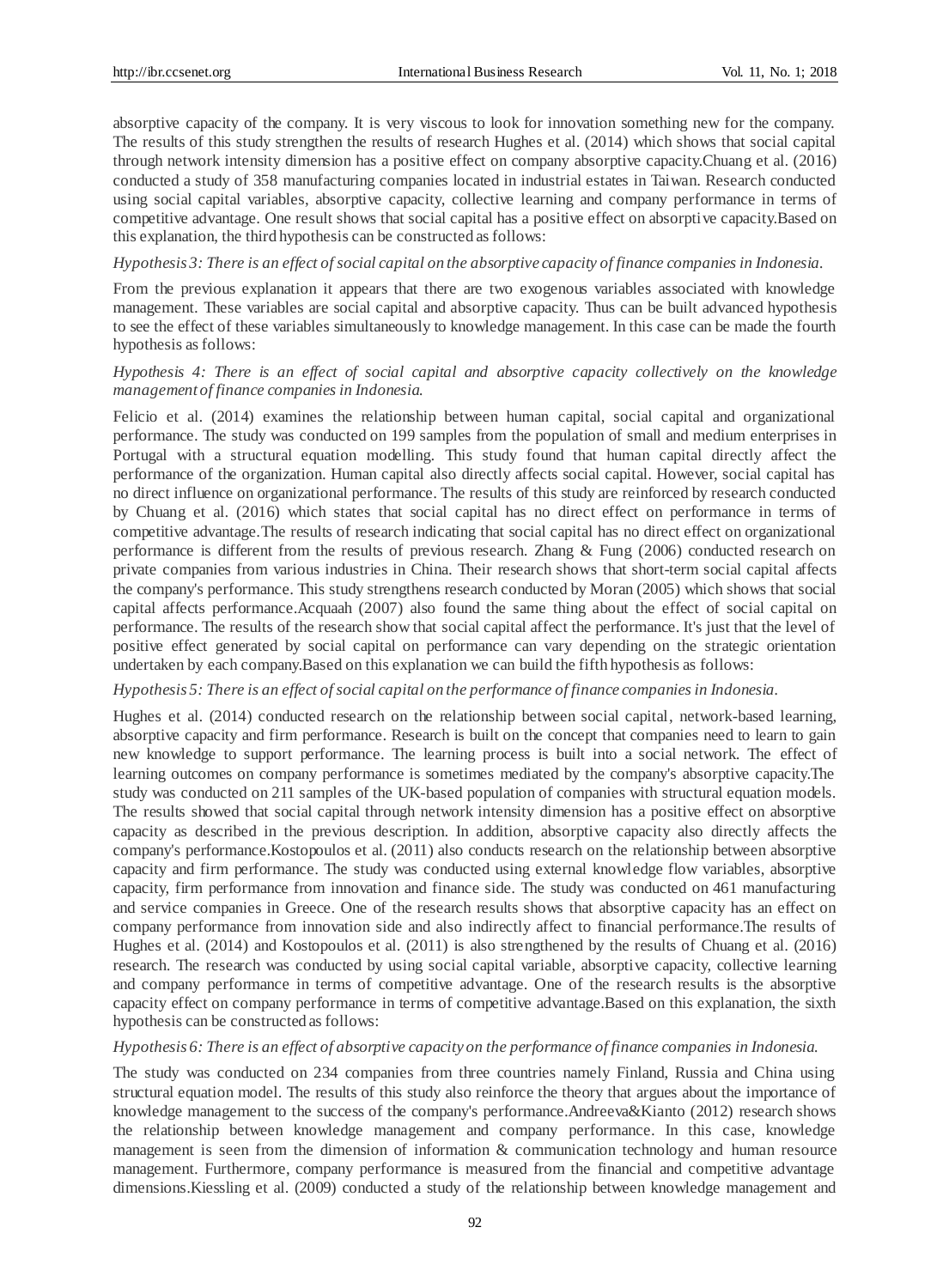company performance. The study was conducted on 131 multinational subsidiaries in Croatia. The results showed that knowledge management has an effect on company performance from product improvement, employee improvement and company innovation.Marques & Simon (2006) conducted a study of the relationship between knowledge management and firm performance. The study was conducted on the biotechnology and telecommunications industry in Spain which includes a final sample of 222 companies. The results show that there is a strong and positive relationship between knowledge management and company performance.Tanriverdi (2005) also conducts a study of the relationship between knowledge management and company performance. The study was conducted on 250 companies engaged in 50 manufacturing and service industries. The results showed that knowledge management has an effect on the company performance.Darroch (2005) found somewhat different in the relationship between knowledge management and firm performance. The study was conducted on 443 companies in New Zealand from various industries. The results showed that only one of the three dimensions of knowledge management (responsiveness to knowledge) that gives effect to company performance.The studies that found a positive relationship between knowledge management and firm performance were also consistent with the results of research conducted by Hoffman et al. (2005). Based on this explanation we can build the seventh hypothesis as follows:

*Hypothesis 7: There is an effect of knowledge management on the performance of finance companies in Indonesia.*

From the previous explanation it can be seen that there are three exogenous variables related to company performance. These variables are social capital, absorptive capacity and knowledge management. Thus can be built advanced hypothesis to see the effect of these variables simultaneously on company performance. In this case the eighth hypothesis can be made as follows:

*Hypothesis 8: There is an effect of social capital, absorptive capacity and knowledge management simultaneously on the performance of finance companies in Indonesia.*

Based on the development of the hypothesis that has been described previously, it can be made research model as the following picture:



Figure 3. Research Model

## **4. Research Design**

Based on data from IDX currently there are 15 finance companies that have issued public shares and 12 finance companies that have issued MTN/bond/sukuk. Thus there are a total of 27 finance companies that have been listed on the Indonesia Stock Exchange (IDX). On average, each finance company listed on IDX has 120 offices in the form of branches and representatives offices spread throughout Indonesia. (Indonesia Stock Exchange, n.d.).Individuals who are eligible to be selected as the respondent shall meet the following criteria: (1). The current position in the finance company where respondent work is minimum as a manager; (2). Working experience in the finance industry minimum of five years; (3). The service year at the current company is a minimum of one year; (4). Minimum education is graduate degree or equivalent. The criteria are made with the assumption that the respondent already has sufficient and relevant knowledgeto the finance industry in Indonesia. It is also assumed that the respondent has recognize enough about the object of research so that data relating to the object of research can be obtained through the respondent. Furthermore, to get a more accurate picture of the object of research, the researcher also conducted depth interviews on five respondents who have a position as President Director or CEO selected at random (stratified random sampling).Researcher conducted a preliminary test by distributing questionnaires to 36 managers of finance companies located in Jakarta. There were 31 questionnaires returned and qualified for further processing. The results of the preliminary tests show that all the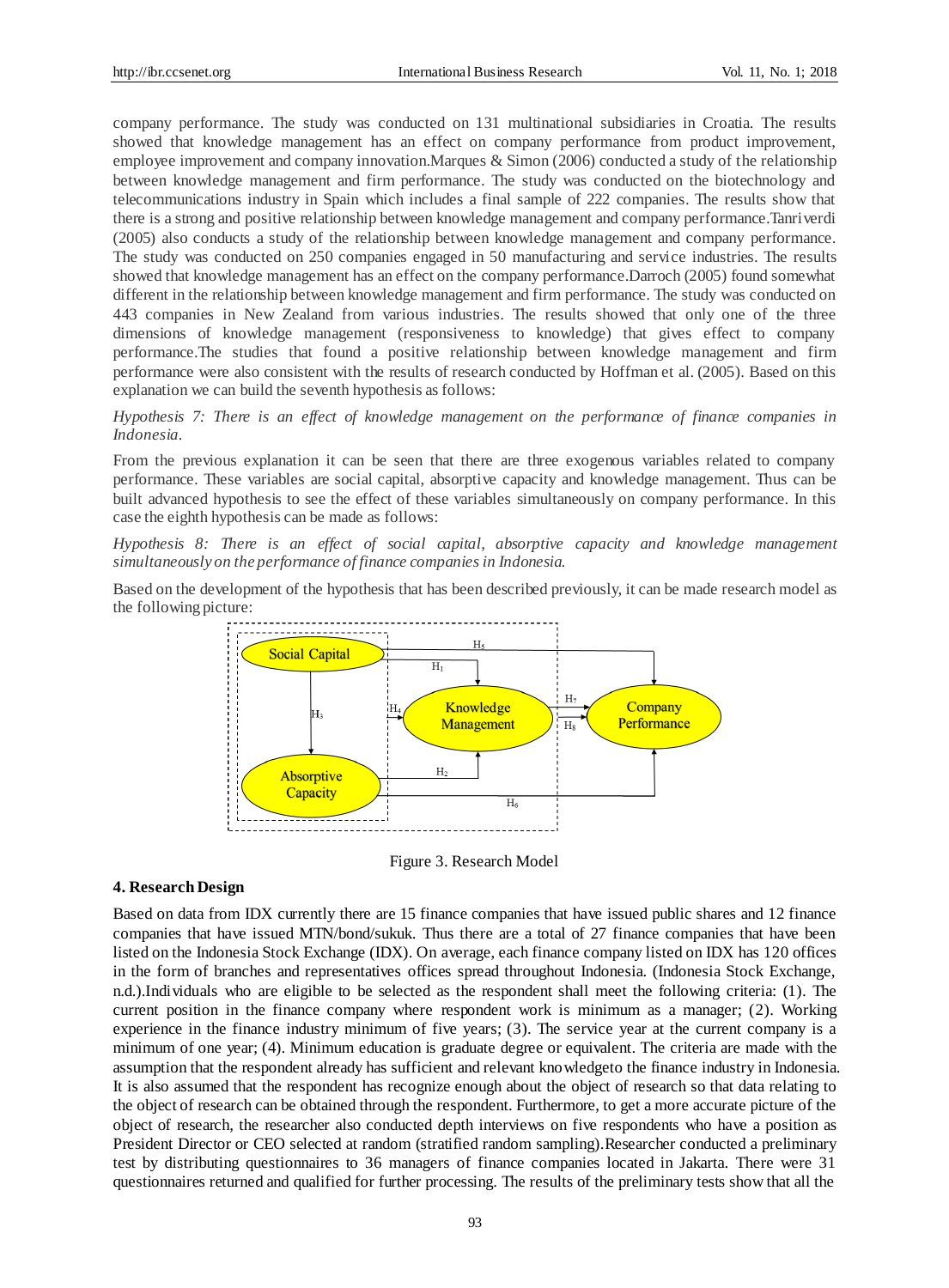items contained in the questionnaire are qualified (valid and reliable) to be used in the study.The researcher then spread 539 questionnaires to the employees with the minimum position of managers in the head office and branch of the finance company that became the sample. The return questionnaire was 271 or 50.28% of the questionnaires distributed. There were 18 questionnaires, equivalent to 6.64% of the questionnaires that were returned not further processed for data processing due to incomplete filling or unqualified respondent profiles. Thus there are as many as 253 questionnaires that are eligible for processing and added 5 questionnaires obtained together with the process of depth interview so that there are a total of 258 questionnaires processed in this study.

# **5. Results**

The evaluation of this structural model includes the t-count values of the coefficients or parameters. This value is a predetermined value used as a benchmark to test the research hypothesis.The summary of the results of the research hypothesis testing can be seen in the table as follows:

| <b>Hypotheses</b> | <b>Description</b>                                                                                      | <b>Estimation</b>           | t-value         | Conclusion    |
|-------------------|---------------------------------------------------------------------------------------------------------|-----------------------------|-----------------|---------------|
| H1                | Capital<br>affects<br>Knowledge<br>Social<br>Management                                                 | 0.15                        | 3.38            | Supported     |
| H2                | Absorptive Capacity affects Knowledge<br>Management                                                     | 0.16                        | 3.21            | Supported     |
| H <sub>3</sub>    | affects<br>Social Capital<br>Absorptive<br>Capacity                                                     | 0.87                        | 6.85            | Supported     |
|                   |                                                                                                         | $\mathbf{F}_{\text{count}}$ | <b>R</b> square |               |
| <b>H4</b>         | Social Capital dan Absorptive Capacity<br>together affect Knowledge Management                          | 928.244                     | 0.84            | Supported     |
|                   |                                                                                                         | <b>Estimasi</b>             | t-value         |               |
| H <sub>5</sub>    | affects<br>Social<br>Capital<br>Company<br>Performance                                                  | $-0.023$                    | $-0.13$         | Not Supported |
| <b>H6</b>         | Absorptive Capacity affects Company<br>Performance                                                      | 0.36                        | 2.23            | Supported     |
| H7                | affects<br>Knowledge<br>Management<br>Company Performance                                               | 1.73                        | 2.73            | Supported     |
|                   |                                                                                                         | $\mathbf{F}_{\text{count}}$ | R square        |               |
| <b>H8</b>         | Social Capital, Absorptive Capacity and<br>Knowledge Management together affect<br>Company Performance. | 391.131                     | 0.76            | Supported     |

Table 3. Hypothesis Testing Results

# **6. Discussion**

# *6.1 The Effect of Social Capital on Knowledge Management*

The results showed that Social Capital has positive and significant influence on Knowledge Management. This means the higher/positive the Social Capital then the higher/positive Knowledge Management. The findings in this study are in line with previous research results from Bharati et al. (2015), Monavvarian et al. (2013), Manning (2010) and Hoffman et al. (2005).The findings are in line with previous research because finance companies are trying to form relationships, gather resources and create capital that can increase knowledge from internal and external sources. The trust of partners will improve knowledge of market conditions, products, customers and competitors. Trust formed from partners can only be formed through a process of building relationships. This relationship capital is related to the nature of the relationships that occur between organizations (Bharati et al., 2015).The direct effect of Social Capital on Knowledge Management is 21.16%. This figure is derived from the calculation of the coefficient value path (standard solution) Social Capital to Knowledge Management of 0.46 squared and then multiplied by 100 percent so obtained  $0.46 \times 0.46 \times 100\%$  = 21.16%. This shows that 21.16% of Knowledge Management of finance companies in Indonesia can be explained by Social Capital.Indirect Social Capital effect on Knowledge Management through AbsorptiveCapacity is 43.5%. This figure is derived from the multiplication of the coefficient value of path (standard solution) of Social Capital to the Absorptive Capacity of 0.87 with the path coefficient value (standard solution) Absorptive Capacity to Knowledge Management of 0.50 and then multiplied 100 percent to obtain 0.87  $\times$  0.50  $\times$  100% = 43.5%. This indicates that 43.5% of Knowledge Management of finance companies in Indonesia can be explained by Social Capital through mediation of Absorptive Capacity.

# *6.2 The Effect of Absorptive Capacity on Knowledge Management*

The results showed that the Absorptive Capacity had a positive and significant effect on Knowledge Management. This means the higher/positive Absorptive Capacity the higher/positive Knowledge Management. All new knowledge as far as possible is set forth in the form of written procedures and policies and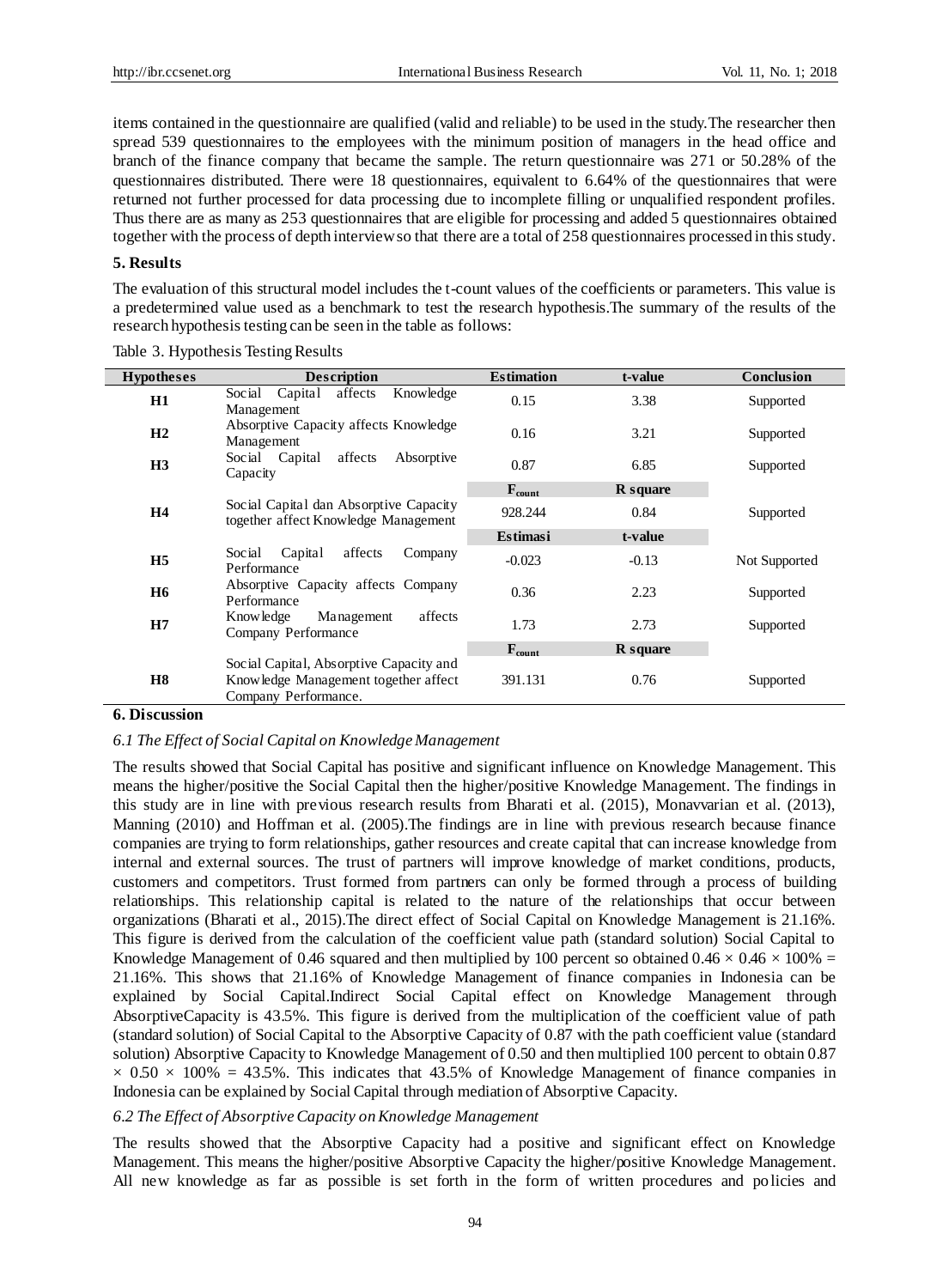accommodated in the management information system. This is consistent with Preece (2015) which states that knowledge can be managed with appropriate systems and processes.The direct influence of the Absorptive Capacity on Knowledge Management is 25%. This figure is obtained from the calculation of path coefficient value (standard solution) Absorptive Capacityto Knowledge Management of 0.5 squared and then multiplied by 100 percent to obtain  $0.5 \times 0.5 \times 100\% = 25\%$ . This shows that 25% of Knowledge Management of finance companies in Indonesia can be explained by the Absorptive Capacity.

# *6.3 The Effect of Social Capital on AbsorptiveCapacity*

The results showed that Social Capital has positive and significant effect on AbsorptiveCapacity. This means the higher/positive the Social Capital the higher/Positive Absorptive Capacity. The findings in this study are in line with previous research results from Chuang et al. (2016), Aribi & Dupouet (2015) and Hughes et al. (2014).The findings are in line with previous research because finance company actively interacts with partners in carrying out their daily business activities. This is consistent with Chuang et al. (2016) suggesting that companies should strengthen relationships within the business network to facilitate knowledge exchange.The direct effect of Social Capital on Absorptive Capacity is 75.69%. This figure is derived from the calculation of the coefficient value of path (standard solution) Social Capital to Absorptive Capacity of 0.87 squared and then multiplied by 100 percent to obtain  $0.87 \times 0.87 \times 100\% = 75.69\%$ . This shows that 75.69% of Absorptive Capacity of finance companies in Indonesia can be explained by Social Capital.

# *6.4 The Effect of Social Capital and AbsorptiveCapacity Together on Knowledge Management*

The results show that Social Capital and Absorptive Capacity together have positive and significant influence on Knowledge Management. This means the higher/positive Social Capital and Absorptive Capacity the higher/positive Knowledge Management.The effect of Social Capital and Absorptive Capacity jointly on Knowledge Management shown by the R squared value of 84%. It also means that Knowledge Management is influenced by factors other than Social Capital and Absorptive Capacity of 16%. Absorptive Capacity partially has a more dominant influence on Knowledge Management of finance companies in Indonesia. This is reflected in the higher path coefficient of Absorptive Capacity to Knowledge Management (0.50) than Social Capital to Knowledge Management (0.46).

# *6.5 The Effect of Social Capital on Company performance*

The results showed that Social Capital has negative and insignificant effect on Company Performance. This means the higher/positive Social Capital is not necessarily the higher/positive Company Performance. The findings in this study are in line with previous research results from Chuang et al. (2016) and Felicio et al. (2014). However, the findings in this study differ from the results of previous studies conducted by Acquaah (2007), Zhang & Fung (2006) and Moran (2005). The results of Chuang et al. (2016) are also similar to the results of this study in terms of the effect of Social Capital on Company Performance through Absorptive Capacity. Indirect Social Capital effect on Company Performance through Absorptive Capacity is 31,32%. This figure is obtained from the multiplication of coefficient value of the path (standard solution) of Social Capital to the Absorptive Capacity of 0.87 with the coefficient value of the path (standard solution) Absorptive Capacity to Company Performance of 0.36 and then multiplied 100 percent to obtain  $0.87 \times 0.36 \times 100\% = 31.32\%$ . This indicates that 31.32% of the finance Company Performance in Indonesia can be explained by Social Capital through Absorptive Capacity.In this study Social Capital also indirectly affect the Company Performance through Knowledge Management. Indirect Social Capital effect on Company Performance through Knowledge Managementis 25.76%. This figure is derived from the multiplication of the coefficient value of the path (standard solution) of Social Capital to knowledge management of 0.46 with the coefficient value of the path (standard solution) of Knowledge Management to Company Performance of 0.56 and then multiplied by 100 percent to obtain  $0.46 \times 0.56 \times 100\% = 25.76\%$ . This shows that 25.76% of the finance CompanyPerformance in Indonesia can be explained by Social Capital through Knowledge Management.According to some respondents based on the results of depth interview then there are some things that they think are very important in the indicator of Social Capital. Some of these indicators are as follows: (1). The company involves many parties in the business value chain network from the beginning of the sales process; (2). It is important for a company to engage in a business value chain network; (3). Employees have integrity to the company; (4). Employees establish good relationships with customers. The results of the average respondent's answers to these four indicators are also the highest when compared with other indicators of Social Capital but there is other factor that related with incentives that should be given to the parties in the business value chain involved in the sales process or so-called as well as acquisition costs. Chang et al. (2010) relates to this finding stated that the relationship between the company and the supplier is influenced by the creativity variable to produce a marketing program that can affect the performance of the company in terms of market, finance and overall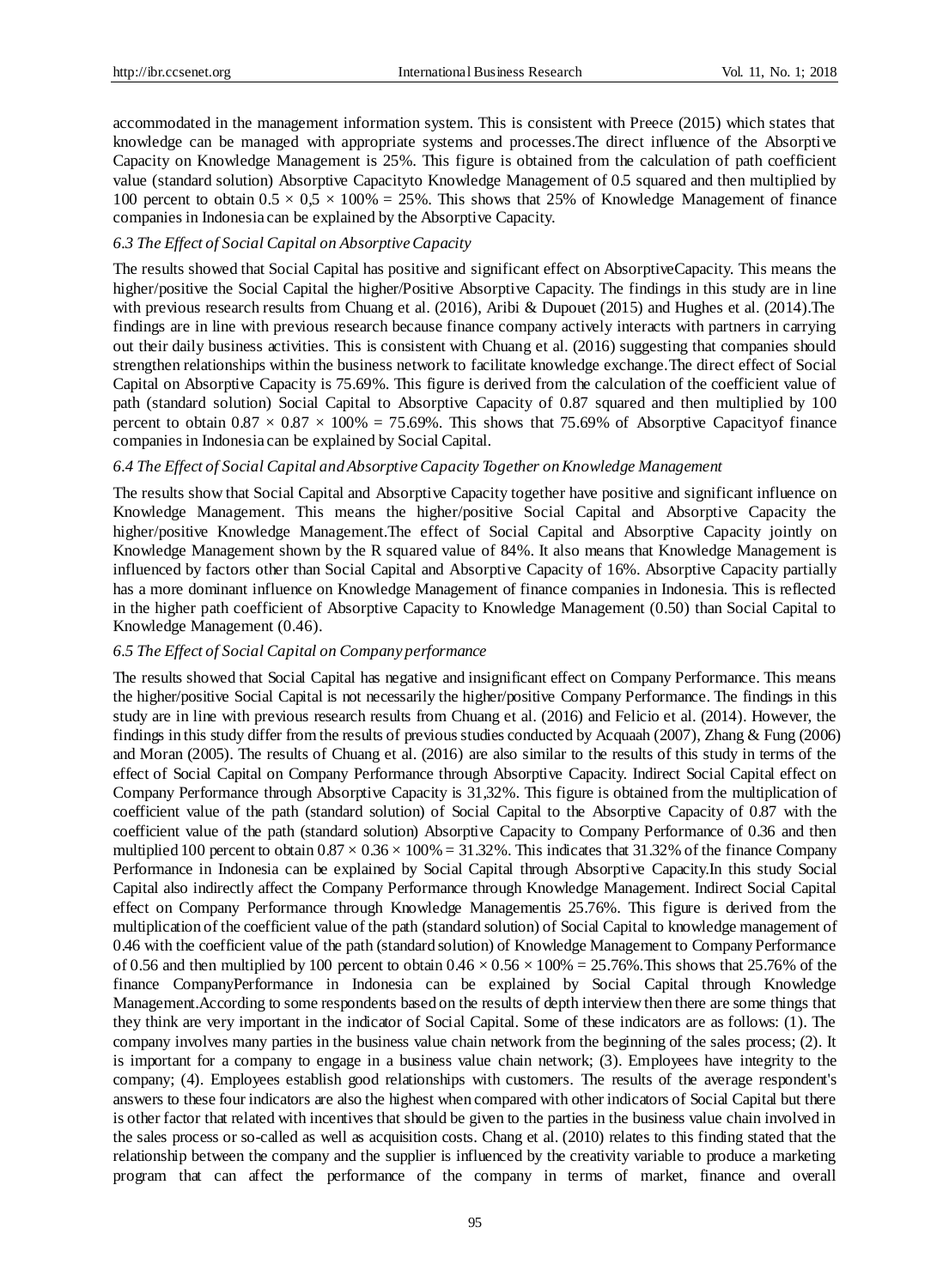performance.Creative marketing programs related to these incentives also relate to the benefits gained in business to business relationships (b to b) between finance companies and business partners. Trust formed from social capital must also be based on the benefits of a business relationship. Satisfaction will emerge based on the benefits gained through the element of trust (Kelly &Scott, 2011).Furthermore, another concern of the respondents in the interview process is that concerning the integrity of employees. Integrity is one of the important elements in a relationship. This is consistent with Gong et al. (2015) which states that relational has a perspective that integrity helps companies to develop and foster healthy relationships with customers, suppliers and other stakeholders. The results of in-depth interviews concluded that a strong corporate culture is needed in order to produce employees with high integrity. This is consistent with the explanation of Monga (2016) which states that building cultures, policies and supporting practices is necessary for successful implementation of integrity.The previous description raises other factors that need to be of concern in the relationship between Social Capital and Company Performance. These other factors are thought to be significant enough to refer to research conducted by Jiang  $\&$  Jin (2010), Chang et al. (2010), Kelly & Scott (2011), Gong et al. (2015) and Monga (2016) as described in the preceding paragraphs. In this case further research is needed to prove the truth of the allegation.

# *6.6 The Effect of AbsorptiveCapacity on Company Performance*

The results showed thatAbsorptive Capacity has a positive and significant effect on Company Performance. This means the higher/positive Absorptive Capacity then the higher/Positive Company Performance. The findings in this study are in line with previous research results from Chuang et al. (2016), Hughes et al. (2014) and Kostopoulos et al. (2011).The findings are in line with previous research because finance companies are continuously improving working procedures in accordance with the acquisition of new knowledge in the conduct of daily business activities to form routines. The ability to mitigate risks better than competitors will provide competitive advantage for finance companies in order to produce better performance. This is consistent with Chuang et al. (2016) stating that the Absorptive Capacity has a positive influence on competitive advantages.The direct effect of Absorptive Capacity on Company Performance is 12.96%. This figure is obtained from the calculation of the coefficient value of the path (standard solution) of 0.36 squared and then multiplied by 100 percent so that obtained  $0.36 \times 0.36 \times 100\% = 12.96\%$ . This indicates that 12.96% of the finance Company Performance in Indonesia can be explained by the Absorptive Capacity.The indirect effect of Absorptive Capacity on Company Performance through Knowledge Managementis 28%. This figure is obtained from the multiplication of the path coefficient value (standard solution) Absorptive Capacity to Knowledge Management of 0.50 with the value of path coefficient (standard solution) Knowledge Management to Company Performance of 0.56 and then multiplied 100 percent to obtain  $0.50 \times 0.56 \times 100\% = 28\%$ . This indicates that 28% of the finance CompanyPerformance in Indonesia can be explained by the Absorptive Capacity through Knowledge Management.

# *6.7 The Effect of Knowledge Management onCompanyPerformance*

The result of this research shows that Knowledge Management has positive and significant influence on Company Performance. This means the higher/positive Knowledge Management is the higher/positive Company Performance. The findings in this study are in line with previous research results from Andreeva & Kianto (2012), Kiessling et al. (2009), Marques & Simon (2006), Tanriverdi (2005) and Darroch (2005). According to some respondents based on the results of depth interviews, it is obtained an idea of the importance of knowledge sharing among fellow employees to generate new knowledge. The process of knowledge sharing among fellow employees in addition to increase the company's knowledge in order to improve performance as well as to improve the quality of human resources. This is consistent with Marques & Simon (2006) which accentuates aspects of human resources in the development of effective Knowledge Management.The direct influence of Knowledge Management on Company Performance is 31.36%. This figure is obtained from the calculation of the coefficient value of the path (standard solution) of 0.56 squared and then multiplied by 100 percent so obtained  $0.56 \times 0.56 \times 100\% = 31,36\%$ . This indicates that 31.36% of the finance CompanyPerformancein Indonesia can be explained by Knowledge Management.

# *6.8 The Effect of Social Capital, Absorptive Capacity and Knowledge Management Together on Company Performance*

The results show that Social Capital, Absorptive Capacity and Knowledge Management together have positive and significant effect onCompany Performance. This means the higher/positive Social Capital, Absorptive Capacity and Knowledge Management hence the higher/positive Company Performance.The contribution of Social Capital, Absorptive Capacity and Knowledge Management together on Company Performance indicated by the value of R squared is 76%. It also means that Company Performance is influenced by factors other than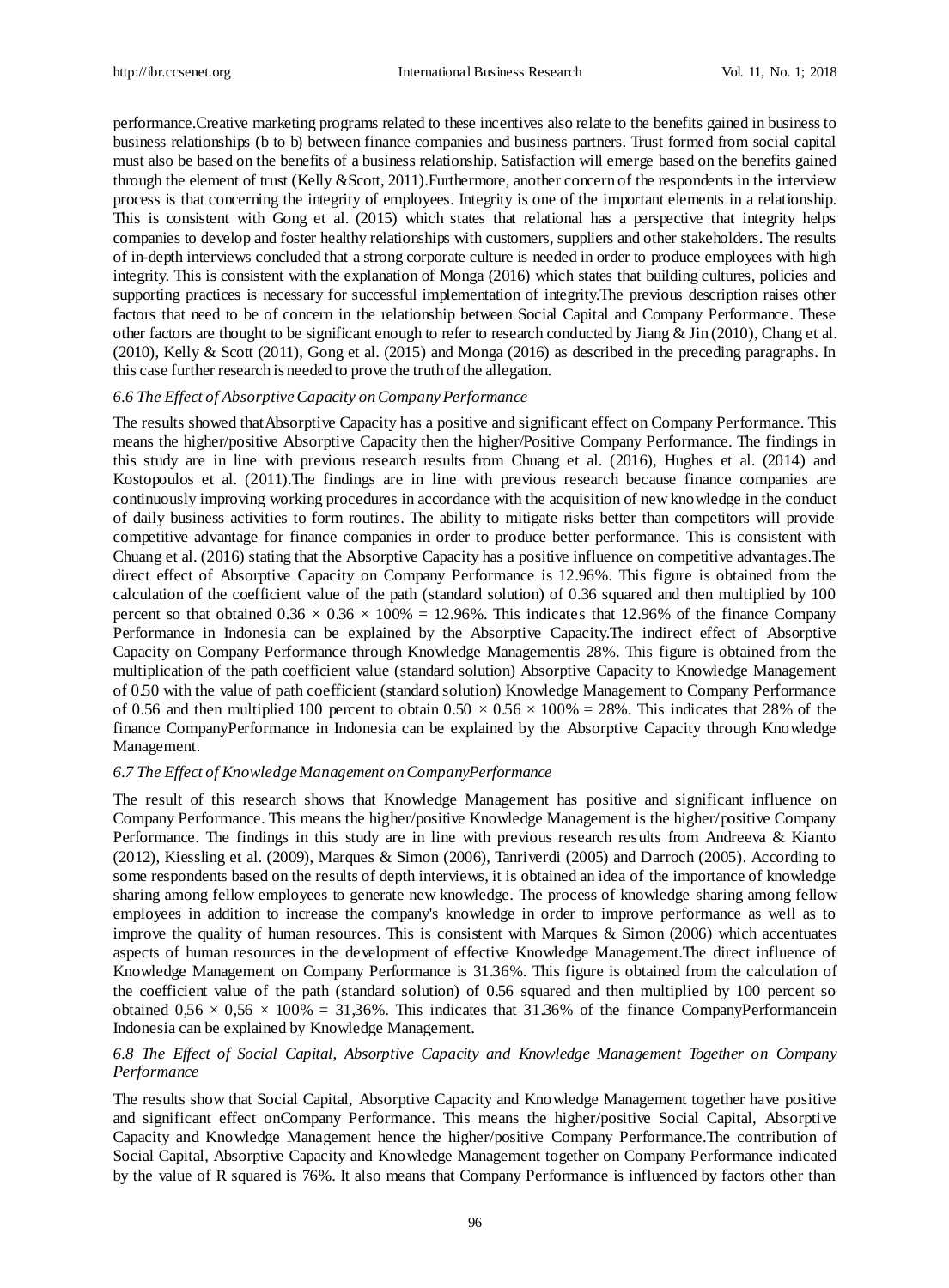Social Capital, Absorptive Capacity and Knowledge Management of 24%. Knowledge Management partially has the most dominant effect on the finance Company Performancein Indonesia. This is reflected in the highest score of path coefficient value (standard solution) Knowledge Management to Company Performance (0.56) compared to Social Capital to Company Performance (-0.023) and Absorptive Capacity to Company Performance (0.36).

## **7. Conclusion**

The objective of this study is to know the general description of the effect of social capital and absorptive capacity on knowledge management and its implications on company performance by using survey method. The survey was conducted on the finance industry by processing the results of 258 respondents from 27 companies sampled. Based on hypothesis testing and previous discussion, the results of this study can be summed up in more detail as follows: (1). Social capital has a positive and significant impact on knowledge management of finance companies in Indonesia. The most dominant dimension of social capital is relational. The relational dimension is mainly reflected in the business of finance companies to foster relationships by improving the quality of the relationship between employees and customers; (2). Absorptive capacity has a positive and significant impact on knowledge management of finance companies in Indonesia. The most dominant dimension of absorptive capacity is acquisition. The acquisition dimension is mainly reflected in the business of finance companies to acquire new knowledge by encouraging employees to attend external trainings and workshops on a regular basis; (3). Social capital has a positive and significant impact on the absorptive capacity of finance companies in Indonesia; (4). Social capital and absorptive capacity together have a positive and significant impact on knowledge management of finance companies in Indonesia. Absorptive capacity has a more dominant effect on knowledge management. This suggests that positively improving the effectiveness of social capital and absorptive capacity will improve knowledge management with more dominant influence of absorptive capacity. Absorptive capacity also mediates the relationship between social capital and knowledge management; (5). Social capital has a negative and insignificant effect on finance company performance in Indonesia. In this case allegedly there are other factors that are influential enough to cause social capital has a negative and insignificant effect on company performance. Monetary incentive factors are suspected to have an effect on the relationship between finance companies and their counterparts. In addition, corporate culture factors in the internal environment of the company allegedly also affect social capital. This is reinforced by the results of research conducted by Jiang & Jin (2010), Chang et al. (2010), Kelly & Scott (2011), Gong et al. (2015) and Monga (2016); (6). Absorptive capacity has a positive and significant impact on the finance company performance in Indonesia; (7). Knowledge management has a positive and significant impact on the finance company performance in Indonesia. The more dominant dimension of knowledge management is information and communication technology. The dimension of information and communication technology is mainly reflected in the business of finance companies to improve the company's knowledge management tools that are widely accepted, monitored and updated; (8). Social capital, absorptive capacity and knowledge management together have a positive and significant impact on the finance company performancein Indonesia. Knowledge management has the most dominant effect on company performance. This suggests that positively improving the effectiveness of social capital, absorptive capacity and knowledge management will improve company performance with the most dominant knowledge management effect. Knowledge management also fully mediates the relationship between social capital and absorptive capacity with firm performance.

# **8. Implications**

# *8.1 Theoretical Implications*

This study contributes to existing studies on knowledge management. The mediation function of knowledge management is something new from this study compared to previous studies. The model proposed in this study improves the academic's understanding of knowledge management construct.This study also contributes to existing studies on the relationship between social capital and firm performance. This study provides an additional insight into whether social capital can directly affect the company performance or must go through other variables. The model proposed in this study adds new knowledge insight to academics about the relationship between social capital and company performance.The contribution of this study provides theoretical implications which can be explained as follows: (1). This study provides a new understanding of the relationship between the variables of knowledge management and company performance as well as other variables of social capital and absorptive capacity. This study shows thatknowledge management variable serves as a variable that fully mediates the relationship between social capital and absorptive capacity with firm performance; (2). This study also finds a new contradiction between social capital and firm performance. This study adds a new list of previous studies on the relationship between social capital and firm performance in which the results of previous studies are supportive and others do not support the direct influence of social capital on firm performance. In this study social capital can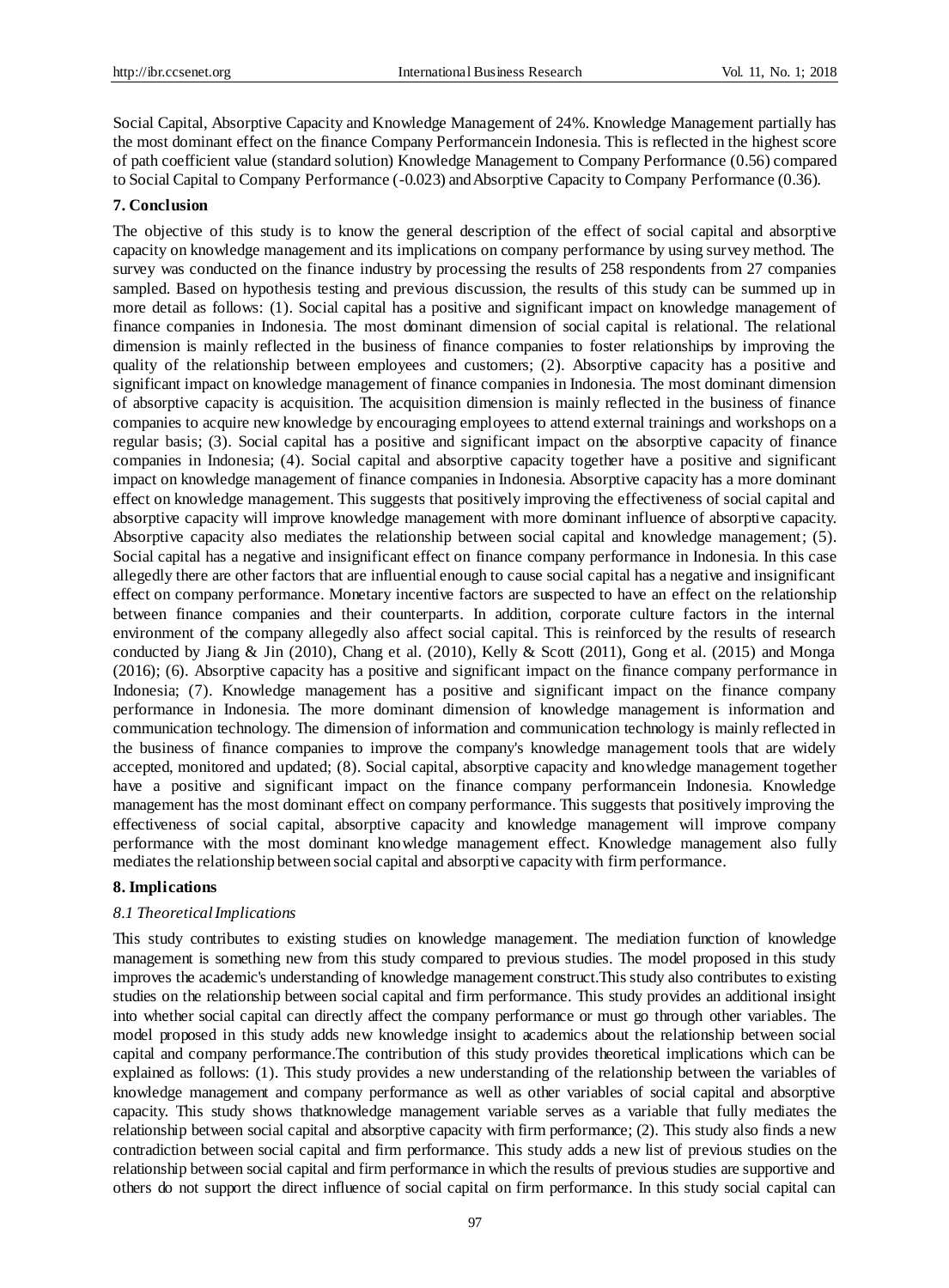affect the company performance if through knowledge management or through absorptive capacity.

#### *8.2 Managerial Implications*

The results of this study provide managerial implications that are expected to be useful for practitioners. Practitioners or leaders of finance companies are expected to use the results of this research as the basis of policy for decision making in order to improve the performance of the company. Practitioners or leaders or managers of finance companies may seek to improve the performance of the enterprise by undertaking the following efforts: (1). Improving social capital and absorptive capacity together to improve knowledge management. Efforts to improve knowledge management are done with more emphasis on absorptive capacity due to the influence of more dominant absorptive capacity than social capital in improving knowledge management. The direct effect of social capital on knowledge management is 21.16%. The indirect effect of social capital on knowledge management through absorptive capacity is 43.5%. This suggests that improvements in social capital will be more effective when carried out in conjunction with improvements in absorptive capacity because absorptive capacity also mediates the relationship between social capital and knowledge management; (2). Improving social capital, absorptive capacity and knowledge management together with more emphasis on knowledge management because of the most dominant knowledge management influence than social capital and absorptive capacity. Social capital can influence indirectly through knowledge management with influence of 25,76%. The indirect effect of absorptive capacity through knowledge management is 28%. This suggests that improvements in social capital and absorptive capacity will be more effective when undertaken in conjunction with improved knowledge management because knowledge management also fully mediates the relationship between social capital and absorptive capacity with firm performance; (3). Increasing social capital done by giving more attention to the relational dimension because the relational dimension is the most dominant in social capital variable than other dimensions. The improvement of the relational dimension done by giving more attention to the effort to improve the quality of the relationship between employees and customers; (4). Increasing absorptive capacity by paying more attention to the acquisition dimension because the acquisition dimension is the most dominantdimension in absorptive capacity variables than other dimensions. Improvement of the acquisition dimension done by paying more attention to efforts to encourage employees to attend external training and workshops on a regular basis; (5).Improving knowledge management done by giving more attention to the dimension of information and communication technology because the dimension of information and communication technology is more dominant in the variable of knowledge management than other dimension. Improving the dimensions of information and communication technologydone by paying more attention to efforts to improve the company's knowledge management tools that are widely accepted, monitored and upgraded; (6). Improving the operational dimension because the most dominant operational dimension in the company performance variable compared to other dimensions. Improvement of operational dimension is done by giving more attention to the effort to increase employee work commitment; (7). Focusing on the relational and acquisition dimension through the help of information and communication technology so that the company's operations can run better.

## **References**

- Adler, P. S., & Kwon, S. W. (2002). Social capital: prospects for a new concept. *Academy of Management Review, 27*(1), 17-40.
- Agha, S., Alrubaiee, L., & Jamhour, M. (2012). Effect of core competence on competitive advantage and organizational performance. *International Journal of Business and Management, 7*(1), 192-204.
- Aime, F., Johnson, S., Ridge, J. W., & Hill, A. D. (2010). The routine may be stable but the advantage is not: competitive implications of key employee mobility. *Strategic Management Journal, 31*, 75-87. https://doi.org/10.1002/smj.809
- Aribi, A., & Dupouet, O. (2015). The role of organizational and social capital in the firm's absorptive capacity. *Journal of Knowledge Management, 19*(5), 987-1006. https://doi.org/10.1108/JKM-05-2015-0169
- Augier, M., & Teece, D. J. (2009). Dynamic capabilities and the role of managers in business strategy and economic performance. *Organization Science, 20*(2), 410-421. https://doi.org/10.1287/orsc.1090.0424
- Barney, J. (1991). Firm resources and sustained competitive advantage. *Journal of Management, 17*(1), 99-120. https://doi.org/10.1177/014920639101700108
- Beijerse, R. P. (1999). Questions in knowledge management: defining and conceptualising a phenomenon. *Journal of Knowledge Management, 3*(2), 94-110. https://doi.org/10.1108/13673279910275512
- Berthon, P., Pitt, L., & DesAutels, P. (2011). Unveiling videos: consumer-generated ads as qualitative inquiry. *Psychology & Marketing, 28*(10), 1044-1060. https://doi.org/10.1002/mar.20427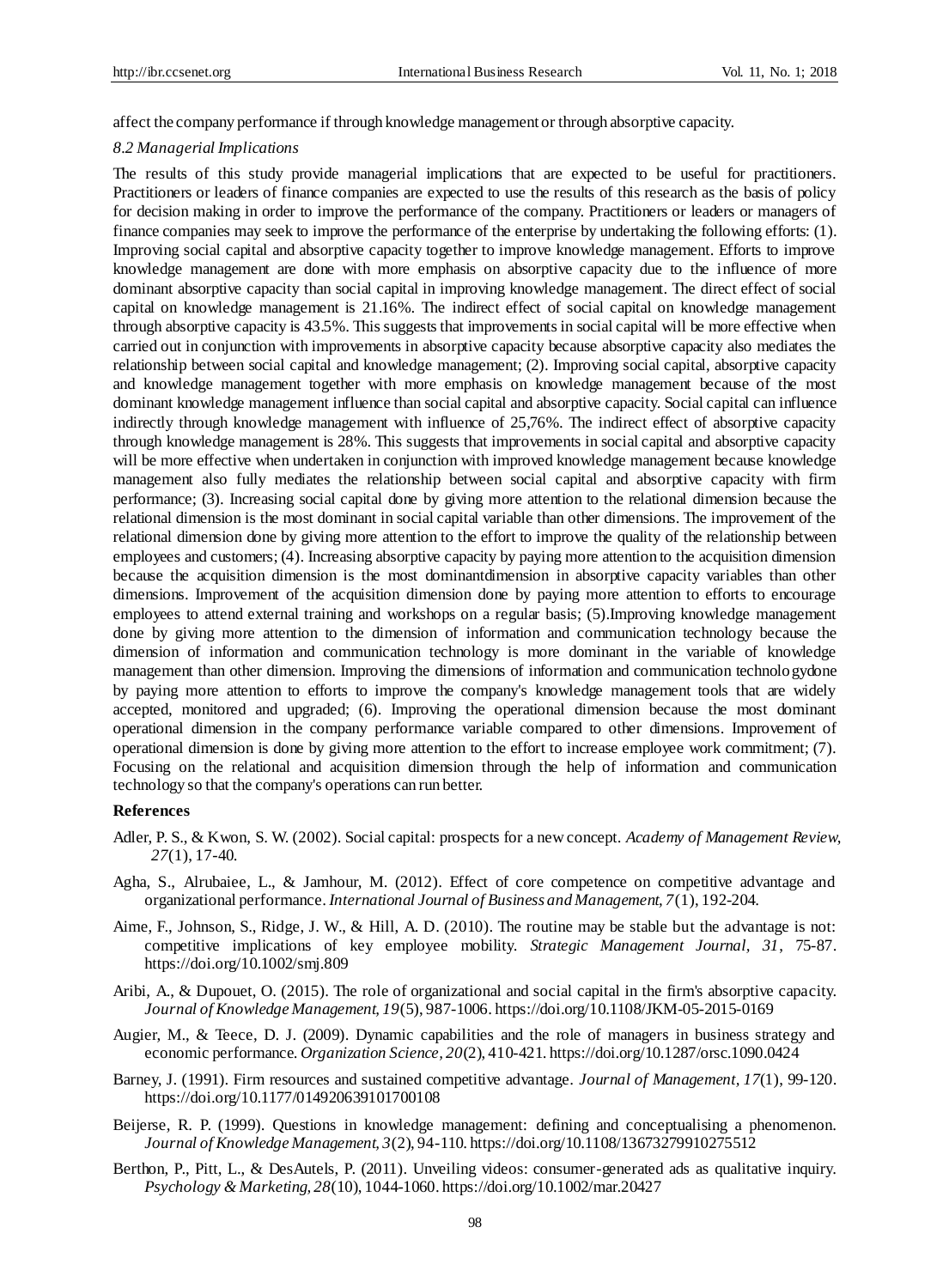- Bharati, P., Zhang, W., & Chaudhury, A. (2015). Better knowledge with social media? Exploring the roles of social capital and organizational knowledge management. *Journal of Knowledge Management, 19*(3), 456-475. https://doi.org/10.1108/JKM-11-2014-0467
- Bogner, W. C., & Bansal, P. (2007). Knowledge management as the basis of sustained high performance. *Journal of Management Studies, 44*(1), 165-188. https://doi.org/10.1111/j.1467-6486.2007.00667.x
- Bolton, R. N., Parasuraman, A., Hoefnagels, A., Migchels, N., Kabadayi, S., Gruber, T., ... Solnet, D. (2013). Understanding generation Y and their use of social media: a review and research agenda. *Journal of Service Management, 24*(3), 245-267. https://doi.org/10.1108/09564231311326987
- Chang, S. C., Tein, S. W., & Lee, H. M. (2010). Social capital, creativity, and new product advantage: an empirical study. *International Journal of Electronic Business Management, 8*(1), 43-55.
- Chang, S., Gong, Y. P., Way, S. A., & Jia, L. D. (2013). Flexibility-oriented HRM systems, absorptive capacity, and market responsiveness and firm innovativeness. *Journal of Management, 39*(7), 1924-1951. https://doi.org/10.1177/0149206312466145
- Chen, W. L., Sandhu, M. S., & Jain, K. K. (2009a). Knowledge sharing in an American multinational company based in Malaysia. *Journal of Workplace Learning, 21*(2), 125-142. https://doi.org/10.1108/13665620910934825
- Chen, Y. S., Lin, M.-J. J., & Chang, C. H. (2009b). The positive effects of relationship learning and absorptive capacity on innovation performance and competitive advantage in industrial markets. *Industrial Marketing Management, 38*, 152-158. https://doi.org/10.1016/j.indmarman.2008.12.003
- Chuang, M. Y., Chen, C. J., & Lin, J. M.-j. (2016). The impact of social capital on competitive advantage: the mediating effects of collective learning and absorptive capacity. *Management Decision, 54*(6), 1443-1463. https://doi.org/10.1108/MD-11-2015-0485
- Coff, R., & Kryscynski, D. (2011). Drilling for micro-foundations of human capital-based competitive advantages. *Journal of Management, 37*(5), 1429-1443. https://doi.org/10.1177/0149206310397772
- Cohen, W. M., & Levinthal, D. A. (1994). Fortune favors the prepared firm. *Management Science, 40*(2), 227-251. https://doi.org/10.1287/mnsc.40.2.227
- Crook, T. R., Ketchen JR, D. J., Combs, J. G., & Todd, S. Y. (2008). Strategic resources and performance: a meta-analysis. *Strategic Management Journal, 29*, 1141-1154. https://doi.org/10.1002/smj.703
- Eklinder-Frick, J., Eriksson, L. T., & Hallen, L. (2014). Multidimensional social capital as a boost or a bar to innovativeness. *Industrial Marketing Management, 43*, 460-472. https://doi.org/10.1016/j.indmarman.2013.12.014
- Escribano, A., Fosfuri, A., & Tribo, J. A. (2009). Managing external knowledge flows: the moderating role of absorptive capacity. *Research Policy, 38*, 96-105. https://doi.org/10.1016/j.respol.2008.10.022
- Etzkowitz, H. (2008). *The "Triple Helix": University-Industry-Government Innovation in Action.* New York, NY: Routledge. https://doi.org/10.4324/9780203929605
- Flatten, T. C., Engelen, A., Zahra, S. A., & Brettel, M. (2011). A measure of absorptive capacity: scale development and validation. *European Management Journal, 29*, 98-116. https://doi.org/10.1016/j.emj.2010.11.002
- Fukuyama, F. (2001). Social capital, civil society and development. *Third World Quarterly, 22*(1), 7-20. https://doi.org/10.1080/713701144
- Galunic, C., Ertug, G., & Gargiulo, M. (2012). The positive externalities of social capital: benefiting from senior brokers. *The Academy of Management Journal, 55*(5), 1213-1231. https://doi.org/10.5465/amj.2010.0827
- Gardner, H. K., Gino, F., & Staats, B. R. (2012). Dynamically integrating knowledge in teams: transforming resources into performance. *Academy of Management Journal, 55*(4), 998-1022. https://doi.org/10.5465/amj.2010.0604
- Gratton, L., & Ghoshal, S. (2003). Managing personal human capital: new ethos for the 'volunteer' employee. *European Management Journal, 21*(1), 1-10. https://doi.org/10.1016/S0263-2373(02)00149-4
- Grimpe, C., & Sofka, W. (2009). Search patterns and absorptive capacity: low and high technology sectors in European countries. *Research Policy, 38*, 495-506. https://doi.org/10.1016/j.respol.2008.10.006
- Gurteen, D. (1998). Knowledge, creativity and innovation. *Journal of Knowledge Management, 2*(1), 5-13.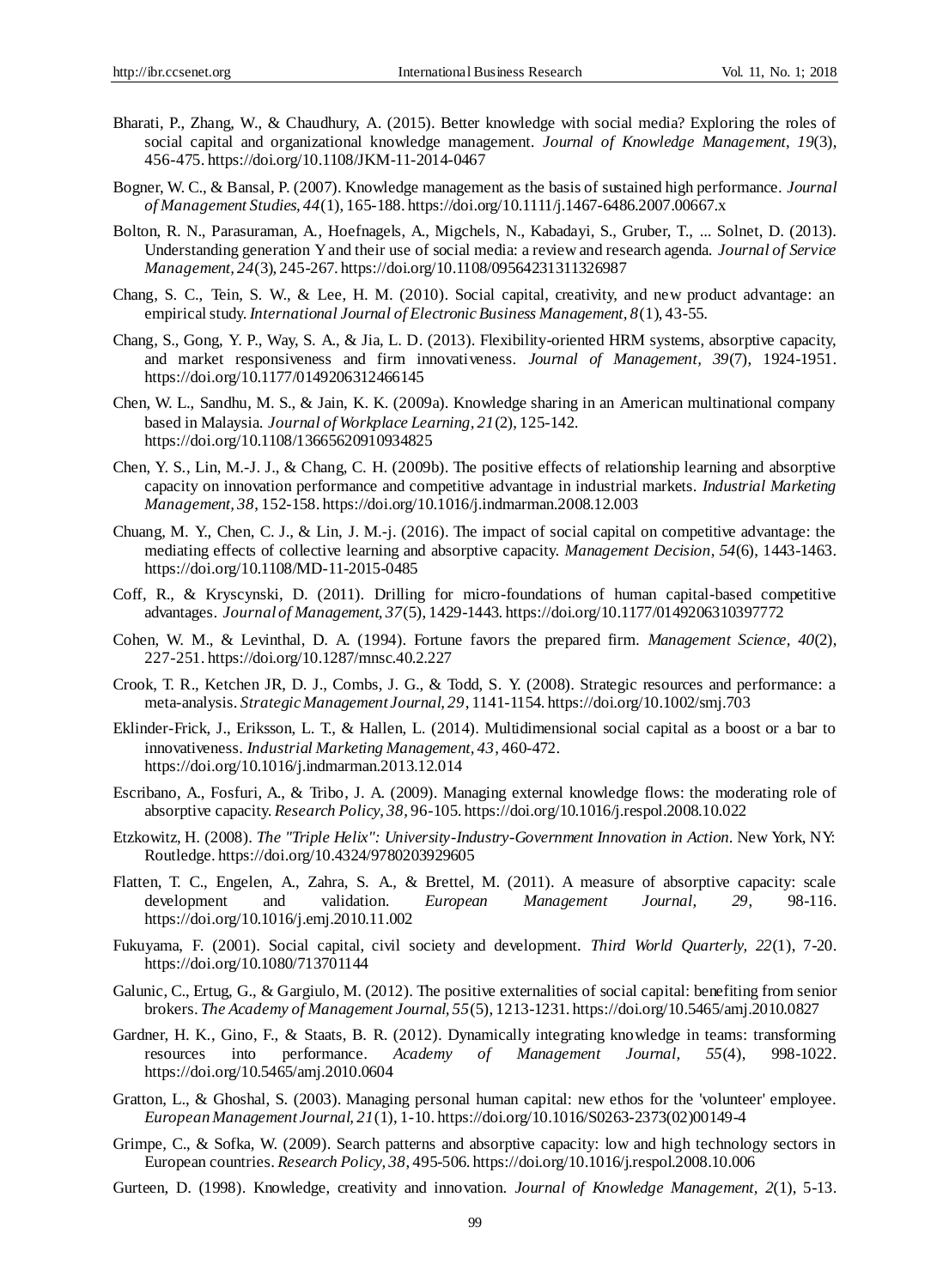https://doi.org/10.1108/13673279810800744

- Hoffman, J. J., Hoelscher, M. L., & Sherif, K. (2005). Social capital, knowledge management, and sustained superior performance. *Journal of Knowledge Management, 9*(3), 93-100. https://doi.org/10.1108/13673270510602791
- Hooff, B., & Huysman, M. (2009). Managing knowledge sharing: emergent and engineering approaches. *Information & Management, 46*, 1-8. https://doi.org/10.1016/j.im.2008.09.002
- Hu, M. M., Horng, J. S., & Sun, Y.-H. C. (2009). Hospitality teams: knowledge sharing and service innovation performance. *Tourism Management, 30*, 41-50. https://doi.org/10.1016/j.tourman.2008.04.009
- Hughes, M., Morgan, R. E., Ireland, R. D., & Hughes, P. (2014). Social capital and learning advantages: a problem of absorptive capacity. *Strategic Entrepreneurship Journal, 8*, 214-233. https://doi.org/10.1002/sej.1162
- Hurley, R. F., & Estelami, H. (2007). An exploratory study of employee turnover indicators as predictors of customer satisfaction. *Journal of Services Marketing, 21*(3), 186-199. https://doi.org/10.1108/08876040710746543
- Hurmelinna-Laukkanen, P. (2012). Constituents and outcomes of absorptive capacity appropriability regime changing the game. *Management Decision, 50*(7), 1178-1199. https://doi.org/10.1108/00251741211246950
- Indonesia Stock Exchange. (t.thn.). *www.idx.co.id*. Dipetik August 8, 2016, dari http://www.idx.co.id/id-id/beranda/perusahaantercatat/laporankeuangandantahunan.aspx
- Issa, R. R., & Haddad, J. (2008). Perceptions of the impacts of organizational culture and information technology knowledge sharing in construction. *Construction Innovation*,  $8(3)$ , 182-201. https://doi.org/10.1108/14714170810888958
- Jeon, H. S., & Choi, B. J. (2012). The relationship between employee satisfaction and customer satisfaction. *Journal of Services Marketing, 26*(5), 332-341. https://doi.org/10.1108/08876041211245236
- Jiang, H., & Jin, Z. M. (2010). How members' managerial social capital influences their opportunism in interfirm relationships: empirical investigation of Chinese-foreign joint venture. *Nankai Business Review International, 1*(2), 180-196. https://doi.org/10.1108/20408741011052582
- Kostopoulos, K., Papalexandris, A., Papachroni, M., & Ioannou, G. (2011). Absorptive capacity, innovation, and financial performance. *Journal of Business Research*, 1335-1343. https://doi.org/10.1016/j.jbusres.2010.12.005
- Lewin, A. Y., Massini, S., & Peeters, C. (2011). Microfoundations of internal and external absorptive capacity routines. *Organization Science, 22*(1), 81-98. https://doi.org/10.1287/orsc.1100.0525
- Lichtenthaler, U. (2009). Absorptive capacity, environmental turbulence, and the complementarity of organizational learning process. *The Academy of Management Journal, 52*(4), 822-846. https://doi.org/10.5465/AMJ.2009.43670902
- Lichtenthaler, U., & Lichtenthaler, E. (2009). A capability-based framework for open innovation: complementing absorptive capacity. *Journal of Management Studies, 46*(8), 1315-1338. https://doi.org/10.1111/j.1467-6486.2009.00854.x
- Mladkova, L. (2011). Knowledge management for knowledge workers. *The Electronic Journal of Knowledge Management, 9*(3), 248-258.
- Monavvarian, A., & Amini, A. (2009). Do interactions within networks lead to knowledge management? *Business Strategy Series, 10*(3), 139-155. https://doi.org/10.1108/17515630910956561
- Monavvarian, A., Asgari, N., Akhavan, P., & Ashena, M. (2013). Developing social capital for facilitating knowledge management practices. *International Journal of Social Economics, 40*(9), 826-844. https://doi.org/10.1108/IJSE-07-2012-0121
- Monga, M. (2016). Meaning of integrity from the upper echelons' perspective. *The Journal of Developing Areas, 50*(6), 333-340. https://doi.org/10.1353/jda.2016.0126
- Moran, P. (2005). Structural vs. relational embeddedness: social capital and managerial performance. *Strategic Management Journal, 26*, 1129-1151. https://doi.org/10.1002/smj.486
- Nahapiet, J., & Ghoshal, S. (1998). Social capital, intellectual capital, and the organizational advantage. *The Academy of Management Review, 23*(2), 242-266.